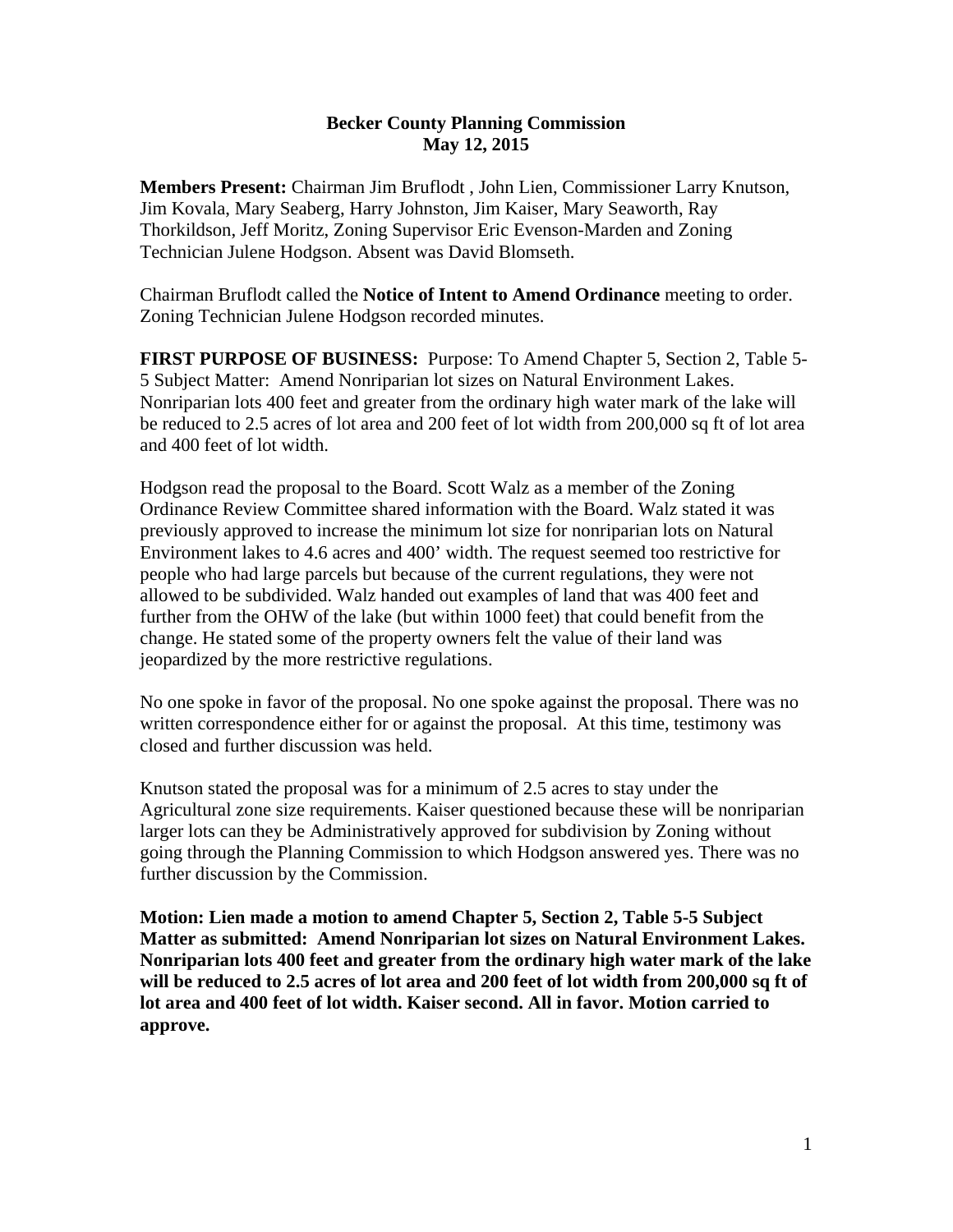**SECOND PURPOSE OF BUSINESS:** Purpose: To Amend Chapter 3, Section 8 Subject Matter: Amend Setback Average plus 20 feet to Setback Average plus a lot width ratio. Setback Average plus 20 feet would be replaced with setback average plus a predetermined footage according to lot width.

**THIRD PURPOSE OF BUSINESS:** Purpose: To Amend Chapter 3, Section 11 Subject Matter: Amend Setback Average plus 20 feet to Setback Average plus a lot width ratio. Setback Average plus 20 feet would be replaced with setback average plus a predetermined footage according to lot width.

**FORTH PURPOSE OF BUSINESS:** Purpose: To Amend Chapter 5, Section 2, Paragraph C Subject Matter: Amend setback average plus 20 ft to Setback Average plus a lot width ratio. Setback Average plus 20 feet would be replaced with setback average plus a predetermined footage according to lot width.

(The Second, Third and Forth Purpose of Business are regarding the same proposal which is in three different areas of the Ordinance).

Hodgson read the proposal to the Board and referred to the paperwork handed out and discussed at the informational meeting.

No one spoke in favor of the proposal. John Postovit as COLA representative spoke against the proposal. Postovit referred to handout material he had previously given to the Board. He voiced concern regarding impact on the water and inconsistent setback standards. He reviewed previous Variance applicants and photos of dwellings that complied. He stated this should not be allowed to go forward without further review. Scott Walz spoke against the proposal. Walz also spoke of environmental concerns and wondered if this would result in taxpayer issues because different rules/setbacks would apply to the owner of a 100 foot lot (setback further back) versus an owner with a 50 foot lot being allowed to be closer to the lake. Moritz asked Walz if in fact this is a current problem to which Walz stated he could perceive it as a future problem. There was no written correspondence either for or against the proposal. At this time, testimony was closed and further discussion was held.

The Board agreed there could be potential issues with the proposal. There was no further discussion by the Commission.

**Motion: Knutson made a motion to refer the proposal back to the Planning and Zoning Office and the Zoning Ordinance Review Committee for further discussion and review. Kovala second. All in favor. Motion carried to refer the proposal back to the Planning and Zoning Office and the Zoning Ordinance Review Committee.** 

**FIFTH PURPOSE OF BUSINESS:** Purpose: Petition for Surface Water Use Ordinance Subject Matter: To review a petition form that would allow citizens to petition for a Surface Water Use Ordinance. The petition is a form for review only. If the form is approved, the form would allow citizens to petition for a standalone Surface Water Use Ordinance for a particular lake.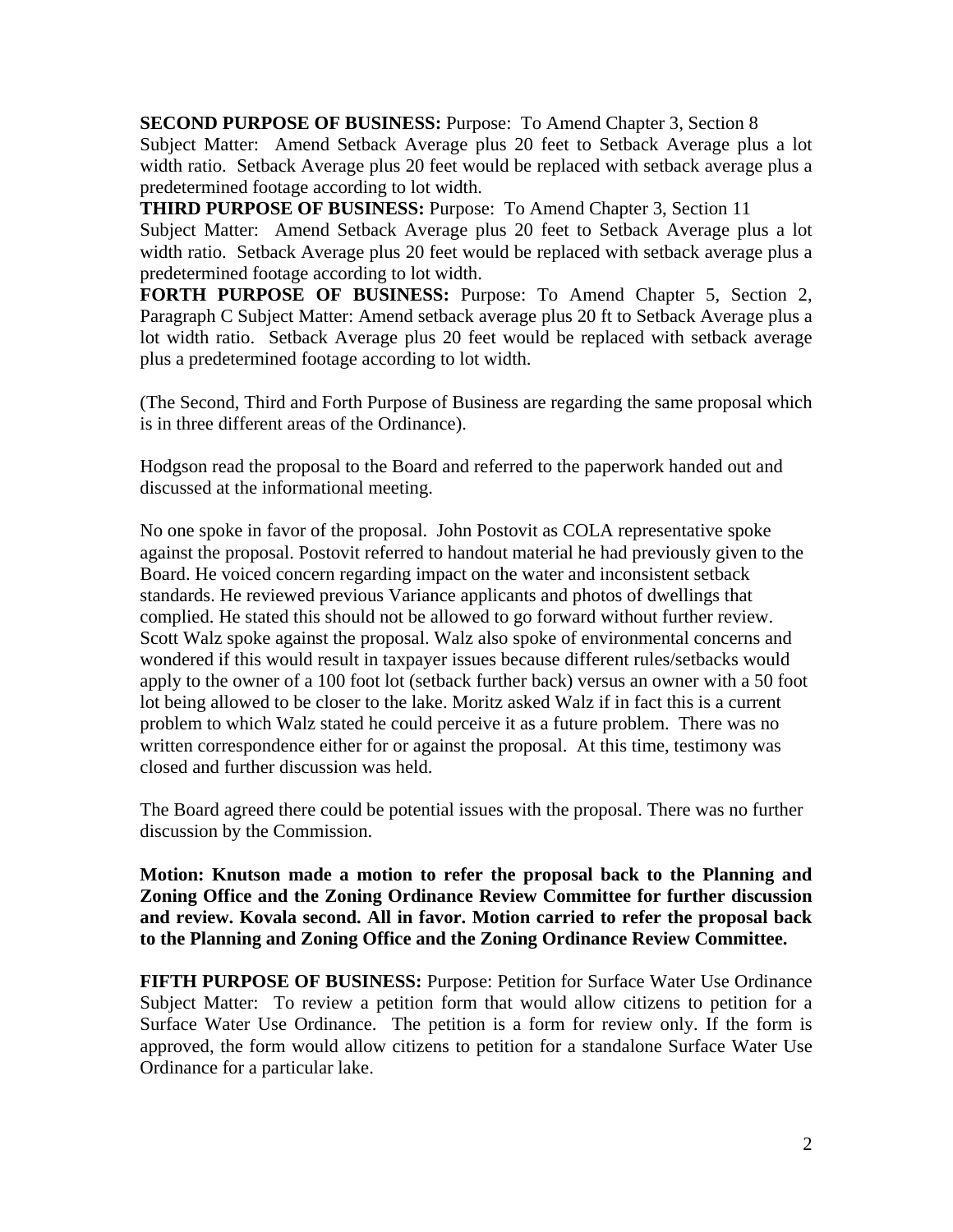Hodgson read the proposal to the Board. Hodgson explained that if approved this form would be used if property owners wished to go forward with a petition to begin the process for surface water use regulations on individual lakes.

Members of the audience who spoke in favor of starting a petition for Blueberry Lake included: Earl DeBates and Shiela Parvi. They stated concern of the impact on the lake, the use of the lake increasing with larger motors in use, safety issues and the size of the lake being too small for some of the updated uses. Gary Larson stated he was against the proposal due to the request would restrict certain uses on public waters and a few owners should not have the say on what happens on the public waters. He stated there are enough regulations in place that apply to all lakes and this would be more restrictive. He had concerns regarding who would enforce the regulations if they passed. Larson stated if these are large problems, then they should pass a regulation for control on all lakes, not just a select few. There was no written correspondence either for or against the proposal. At this time, testimony was closed and further discussion was held.

Bruflodt reminded the audience that the proposal in front of the Board is for the forms only. After that the process is still quite lengthy with any petitions referred to the DNR and then to the Planning Commission and finally the County Board. Knutson stated any approval of a Surface Water Use Ordiance for a specific lake would then have to be enforced by the DNR, County and property owners. Knutson stated the County already has 2 lakes that have Surface Water Use Ordinances in place and this form is just a mechanism or tool for any future requests. Bruflodt commented as long as there are lakes there will be different uses by a lot of people but it is how the use is being conducted that may be a concern. Lien stated this is a good first step for control on lakes that have a problem. Kaiser stated we have DNR and Wardens to enforce and control what happens on lakes because they are public waters. If you have a majority of property owners on small lakes that petition the use, then we could have dozen of lakes within a short period of time that may be too restrictive, and I don't think this should be done. Knutson stated this is to put in place a process to make it easier for people to ask for more control. Bruflodt agreed owners can ask for more restrictions and go through the process but that doesn't necessarily mean everything asked for will be approved.

There was no further discussion by the Commission.

## **Motion: Lien made a motion to approve the form submitted to be utilized for any future citizen petition for a Surface Water Use Ordinance. Moritz second. All in favor except Kaiser. Majority ruled. Form approved.**

At this time Chairman Bruflodt called the **Applicants Public Hearing** meeting to order. Zoning Technician Julene Hodgson recorded minutes.

Chairman Bruflodt explained the protocol for the meeting and stated that the recommendations of the Planning Commission would be forwarded to the County Board of Commissioners for final action on May 19th, 2015.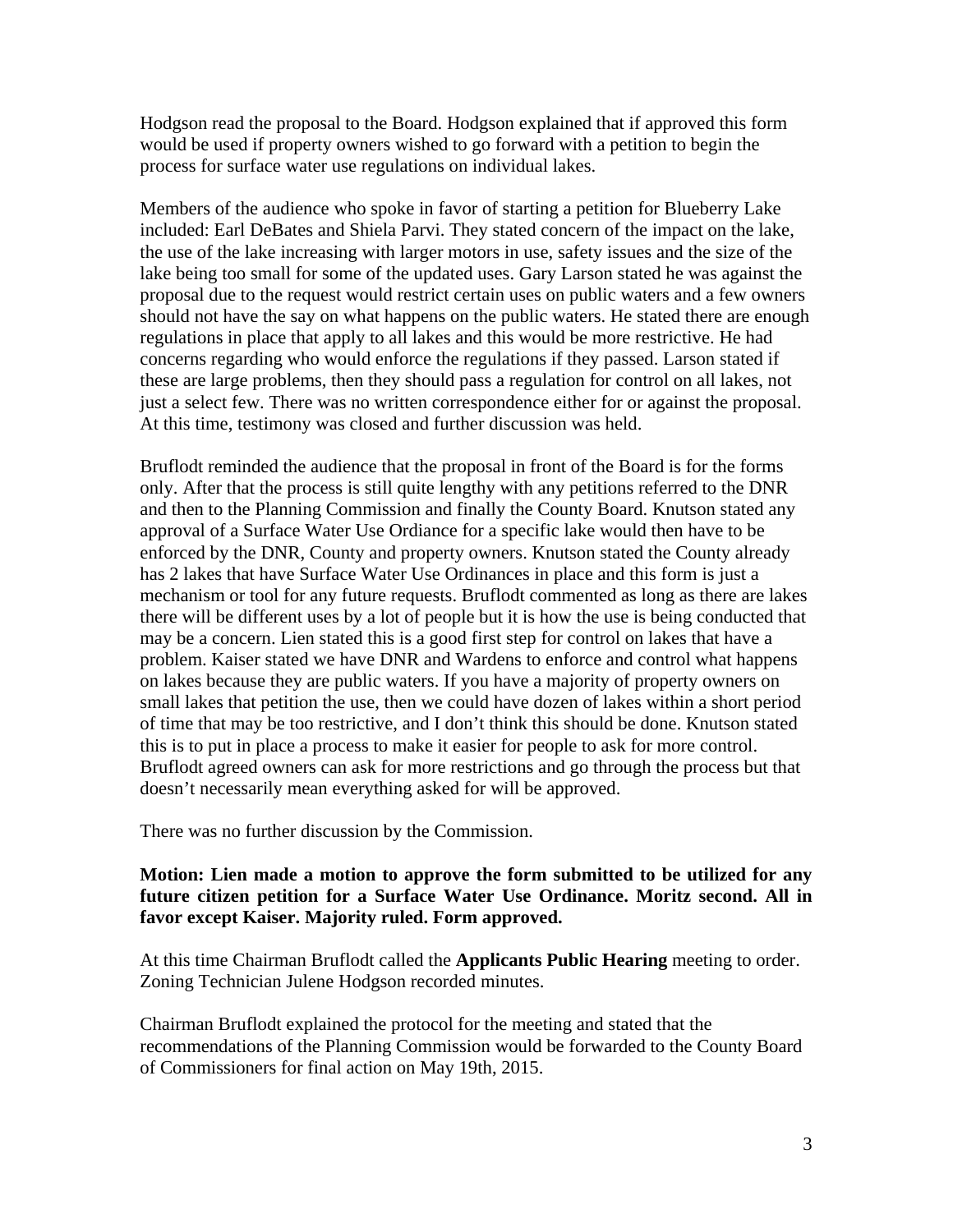Kovala made a motion to approve the minutes for April 14th, 2015 with minor changes as addressed at the informational meeting. Thorkildson second. All in favor. Motion carried.

Old Business: None

New Business:

**FIRST ORDER OF BUSINESS: APPLICANT: Mikki Groft Project Location:** 18847 230th Avenue **APPLICATION AND DESCRIPTION OF PROJECT:** Request a Conditional Use Permit for a Small Engine Repair Shop on Agricultural zoned property. The proposal includes the use of an existing building and a sign at the end of the driveway and on the building.

Mikki Groft explained the application to the Board. He would like to start a small engine repair shop on his property. He would like to use an existing 24x32 structure.

No one spoke in favor of the application. No one spoke for or against the request. There was no written correspondence either for or against the proposal. At this time, testimony was closed and further discussion was held.

Thorkildson stated the request meets the criteria of the Ordinance and it would be a good spot for a small business with ample room on the property. There was no further discussion by the Commission.

**MOTION: Thorkildson made a motion to approve a Conditional Use Permit as submitted for a Small Engine Repair Shop due to the fact the request meets the criteria of the Ordinance and is not detrimental to the area. The proposal includes the use of an existing building and a sign at the end of the driveway and on the building. Kovala second. All in favor. Motion carried to approve.** 

**SECOND ORDER OF BUSINESS: APPLICANT: Brookside Resort (Stevens Property) Project Location:** 31490 County Hwy 50 **APPLICATION AND DESCRIPTION OF PROJECT:** Request a Conditional Use Permit to use an existing dwelling on an individual lot as an additional rental cabin for Brookside resort. They have a purchase agreement contingent on the approval of application and this would remain a separate parcel from the resort.

Josh and Joanna Wallenberg on behalf of Brookside Resort explained the application to the Board. They have a purchase agreement pending on the approval of the request by the Board. They would like to utilize the existing cabin on this property as a rental unit- but keep it a separate lot from the resort property. They will not use the existing boat ramp on the property for any other resort users.

No one spoke in favor of the application. No one spoke for or against the application. There was written correspondence read by Hodgson from Mike Gould regarding the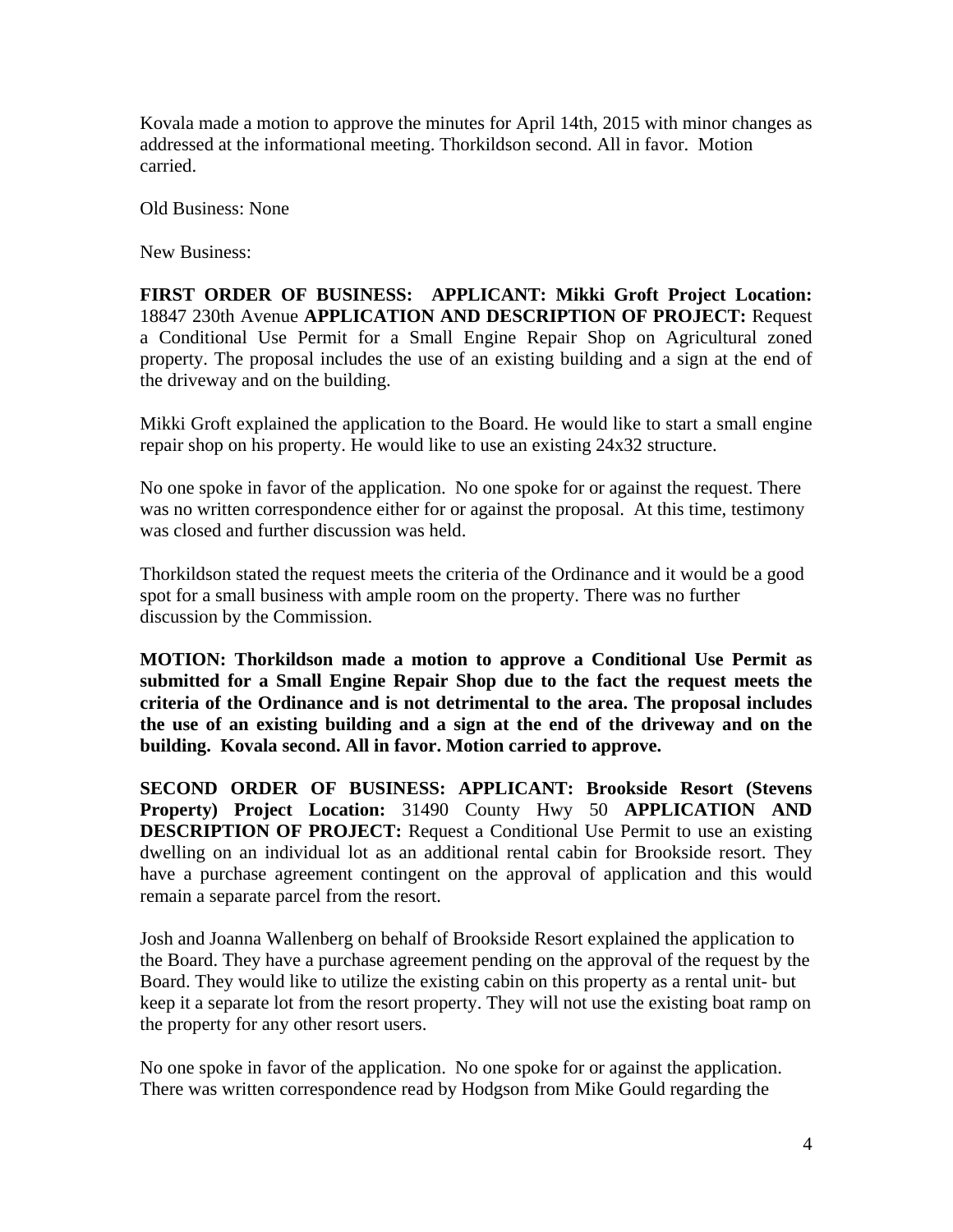proposal. He stated he wanted to raise concern that part of an out building may be on their land. He requested that prior to a sale and rezone of the property that the property be surveyed to establish the property boundaries. Hodgson explained the boathouse in question was on the property since 1991 and this would be a civil issue between property owners. At this time, testimony was closed and further discussion was held.

Kovala stated he didn't see a problem with wanting to add one more rental to the resort. Knutson stated the request was for a CUP on the property and not for a zone change as suggested in the letter that was submitted. It was the consensus of the Board that the request meets the criteria of the Ordinance. There was no further discussion by the Commission.

**MOTION: Kovala made the motion to approve a Conditional Use Permit to use an existing dwelling on an individual lot as an additional rental cabin for Brookside resort due to the fact the request meets the criteria of the Ordinance and the request is not detrimental to the surrounding area. This will remain a separate parcel from the resort. Johnston second. All in favor. Motion carried to approve.** 

**THIRD ORDER OF BUSINESS: APPLICANT: The Wilds Resort Inc. (Barry Wilde) Project Location:** 45120 Maple Shores Ln **APPLICATION AND DESCRIPTION OF PROJECT:** Request a Conditional Use Permit to expand an existing resort by 31 seasonal RV units. All expansion is proposed within the 2nd tier. The resort will then consist of 4 existing cabins, 14 existing seasonal RV units and the proposed 31 seasonal RV units for an overall total of 49 units.

Barry Wilde and Scott Walz from Meadowland explained the application to the Board. The property is large with over 13 acres. The proposal would allow expansion with the minimum calculations by the current Ordinance. All regulations will be followed through the MPCA and Department of Health design standards. The proposed impervious coverage inside of the roads and not using the outside area calculates to 10%. The unit sizes proposed are 2,000 square feet minimum which also follows the Department of Health Standards. The shoreline calculations would allow for a maximum of 25 mooring spaces. Johnston asked the question regarding the cabins docks and total existing docks to which Barry stated there are 4 docks for the existing cabins, 1 dock at the launch that does not provide parking, and 4 docks that the seasonal RVs use.

Craig Enervold, Larry McLaven, Rose McLaven, and Denise Enervold, spoke against the application. Concerns included: Environmental impact, neighbors wanted an EAW, increased traffic/safety issues on smaller curvy road, more lake traffic/lake safety, sewage/septic concerns, shoreline erosion, 31 more "homes" with pollution concerns, bought for quiet setting fears it will look like a trailer park. John Racer on behalf of Shell Lake Township, Don Heston, Kristy Wilde and Scott Walz spoke in favor of the application. They spoke of the owners being good stewards of the land, the lake being 3,000 acres and it could handle more fishermen, the Township will maintain the road and they can add speed limit signs, proposal won't affect the lake and there shouldn't be a problem to allow expansion, plenty of room on the lake, the resort is located on the road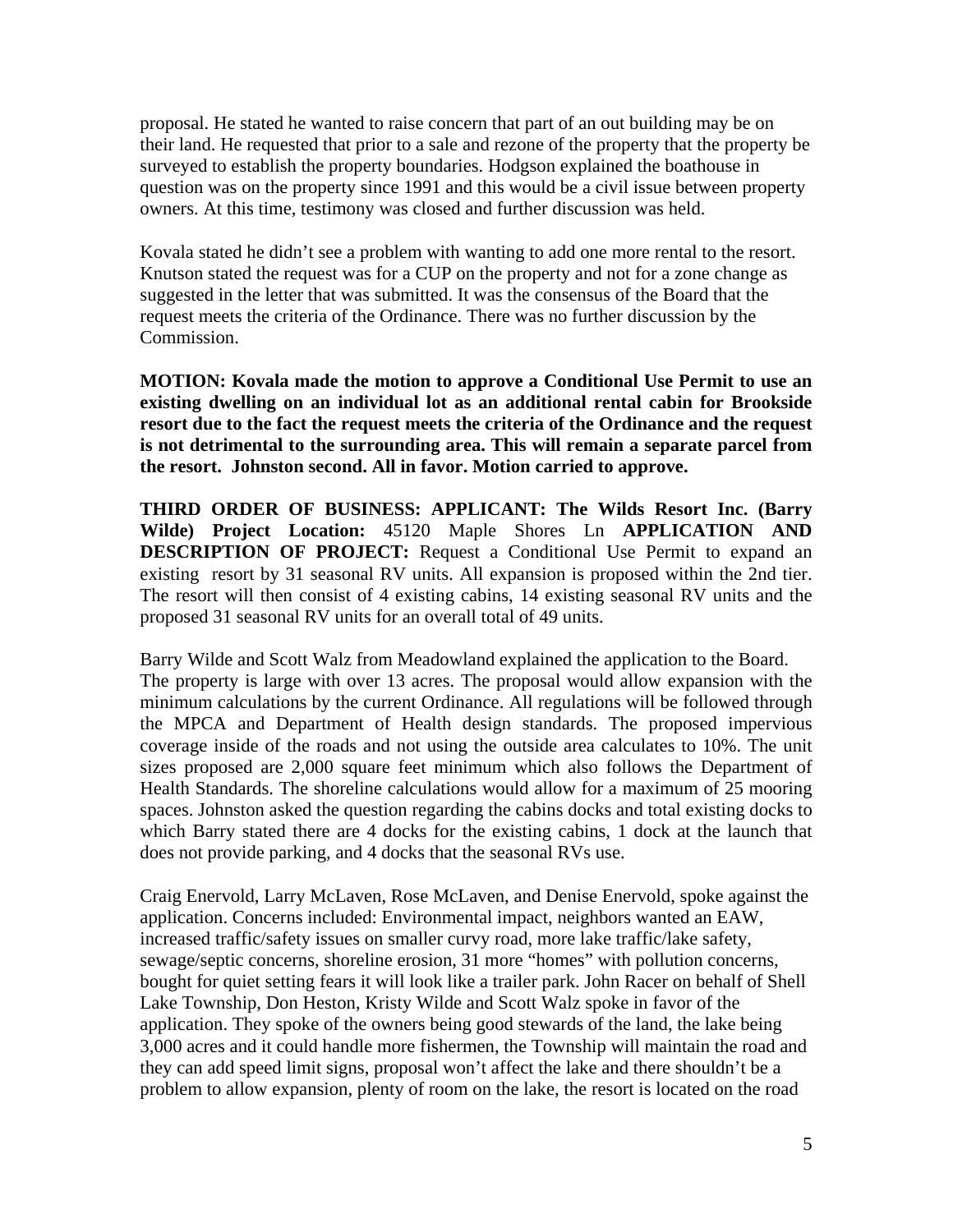before the private owners property so the traffic should be minimal by the private property, the RVs proposed will be for seasonal rental so the RVs will stay on the property with just the occasional automobiles coming and going, wetlands are protected and everything has to be in order before all permits are issued, they will only allow newer RVs and are very strict on upkeep. There was written correspondence from Craig Enervold against the proposal. At this time, testimony was closed and further discussion was held.

Lien stated he was impressed with the existing site and any issues regarding septic permits and/or conformity would be enforced by Planning and Zoning. The mooring spaces are also regulated by the current Zoning regulations and a maximum of 25 spaces would be allowed. Knutson stated he lives on Big Toad and the Bambi resort went through the motion of expansion several years ago. There was much controversy when the application was in front of the Board and they expanded to the maximum limit of 49 that is allowed before an EAW would be required. The resort is kept very clean, there have been no complaints or problems. Lien reafirmed that an EAW is not required until there is more than 49 rental units on a property. Kovala stated the proposal does not impact the wetlands. Johnston stated the request meets the criteria for expansion of an existing resort.

There was no further discussion by the Commission.

**MOTION: Johnston made a motion to approve a Conditional Use Permit as submitted to expand an existing resort by 31 seasonal RV units due to the request meets the criteria of the Ordinance. All expansion is proposed within the 2nd tier. The resort will then consist of 4 existing cabins, 14 existing seasonal RV units and the proposed 31 seasonal RV units for an overall total of 49 units. Kovala second. All in favor. Motion carried to approve.** 

**FORTH ORDER OF BUSINESS: Rebecca Hass Project Location:** 55789 Co. Hwy 44 **APPLICATION AND DESCRIPTION OF PROJECT:** Request a Conditional Use Permit to use an existing dwelling for Transitional Housing with Recovery Counseling Services for Veterans only. The request includes the use of an existing bunkhouse for caretaker purposes as a second dwelling on a Residential zoned property.

Amanda Zenk and Rebecca Hass explained the application to the Board. They purchased the property with a 5 bedroom home and a bunkhouse they want to use as a secondary place to sleep. Due to the request and the condition of the structures, the business would not be open for one year. The applicants realize there is further clarity that could be included in their business plan and there are some concerns from the Community that they would like to address. Hass stated they would not house people with criminal records, nor current cases with PTSD, they will not be a primary care facility due to there will not be onsite medical or therapy care. This would be just transitional housing for short term use. They would help people find work and the VA could be a source for them to refer clients. They are not deemed non-profit yet due to the process takes 6 months to 1 year and they cannot get any funds from the VA at this time so they are looking for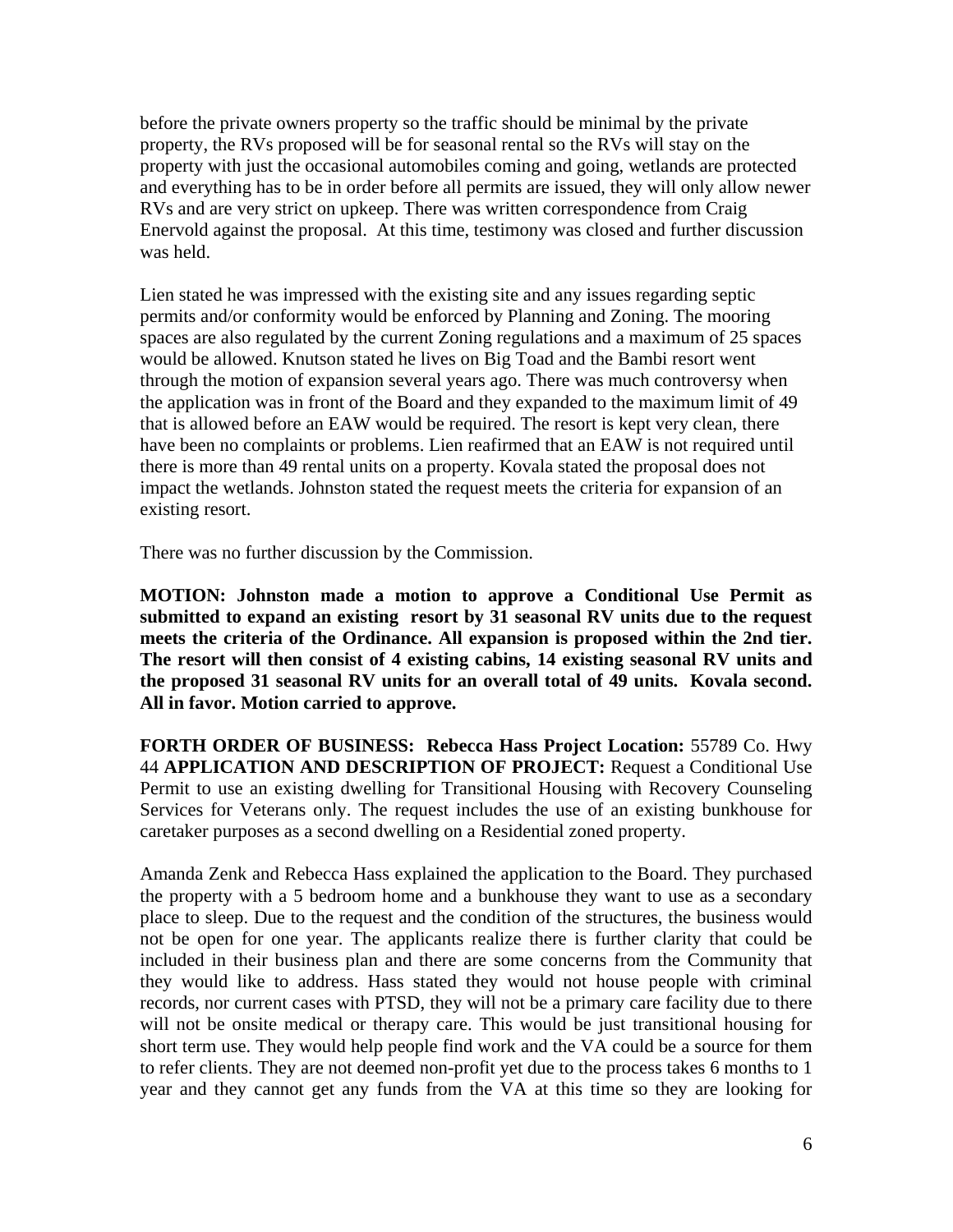sponsorship and grants. They would provide transportation to work and appointments if needed. Zenk and Hass have degrees but will not provide clinical care. The people will be screened thoroughly before they could stay there. They would have to be self-determined, self-motivated, and willing to live and contribute in a small community. Bruflodt asked where would be the closest transitional housing to which Zenk answered Cass Lake. They stressed there is an importance for housing in rural areas. Johnston stated that is a small property and a quiet area, what would they do with their time. Zenk stated they would be expected to work toward education, have employment, obtain permanent housing and this is just a temporary solution. They need to be working and show some commitments, if not then this will not be the place for them. Some will have private vehicles, but they will address parking if it becomes an issue. They plan on having someone there 24/7 so the residents will never be there alone. Kovala asked what would they do on their down time to which they answered they could go for walks, fishing, do projects through the VA, help with yardwork, do Community help, camp by Bemidji or visit family. Knutson stated the most important thing with a project like this is to have a good foundation on your overall plan, good community support and I don't think you have done your homework. Zenk stated this will be an open door policy and we want nothing in the darkwe want to create a safe place for everyone, including ourselves. Knutson stated I won't support this because you have no support- not any funding in place, nothing concrete regarding what entities are behind your project and nothing of support from the local Veteran Service Office. Knutson reminded the applicant they can table their application until they have further information for the Board- to which Hass and Zenk stated they would like to table the applications but they would like to hear all concerns before doing so. Thorkildson asked them if they had a Board of Directors in place- to which they answered they are working on getting members. Thorkildson agreed they should work on their Committee members and there is more work needed on their business plan/request.

Audience members speaking against the request included: Glen Wolters on behalf of Two Inlets Township and Community Members, Doug Lennier on behalf of Two Inlets Lake Association, Bernie Gartner and Sue Hosler. Some of the Concerns included: Busy traffic/safety, Police and/or medical response time, how are they kept track of, very few jobs in the area, bunkhouse is very small, cemetary close by, alcohol served in town store, no training/financing info, no one approached Township at meeting to alleviate concerns, lack of security, certain State criteria must be met- plan not efficient, if facility is not full will they open house to others that are not screened, do they have State or VA backing and area very busy with seasonal people and hunters. Lyle Wegner spoke in favor of the application. Wegner stated everyone is jumping to conclusions and PTSD is not always triggered by gunfire or seeing a cemetery. They are researching safety concerns, fire regulations, egress regulations and building permit questions, and the buildings won't be ready for awhile. This is an opportunity to increase business in the area and help up to 8 Veterans, but we don't want to bring fear into the Community. There was no written correspondence either for or against the proposal. At this time, testimony was closed and further discussion was held.

Chairman Bruflodt again stated the applicants could table their request and be placed on a future agenda when they have further information to come before the Board.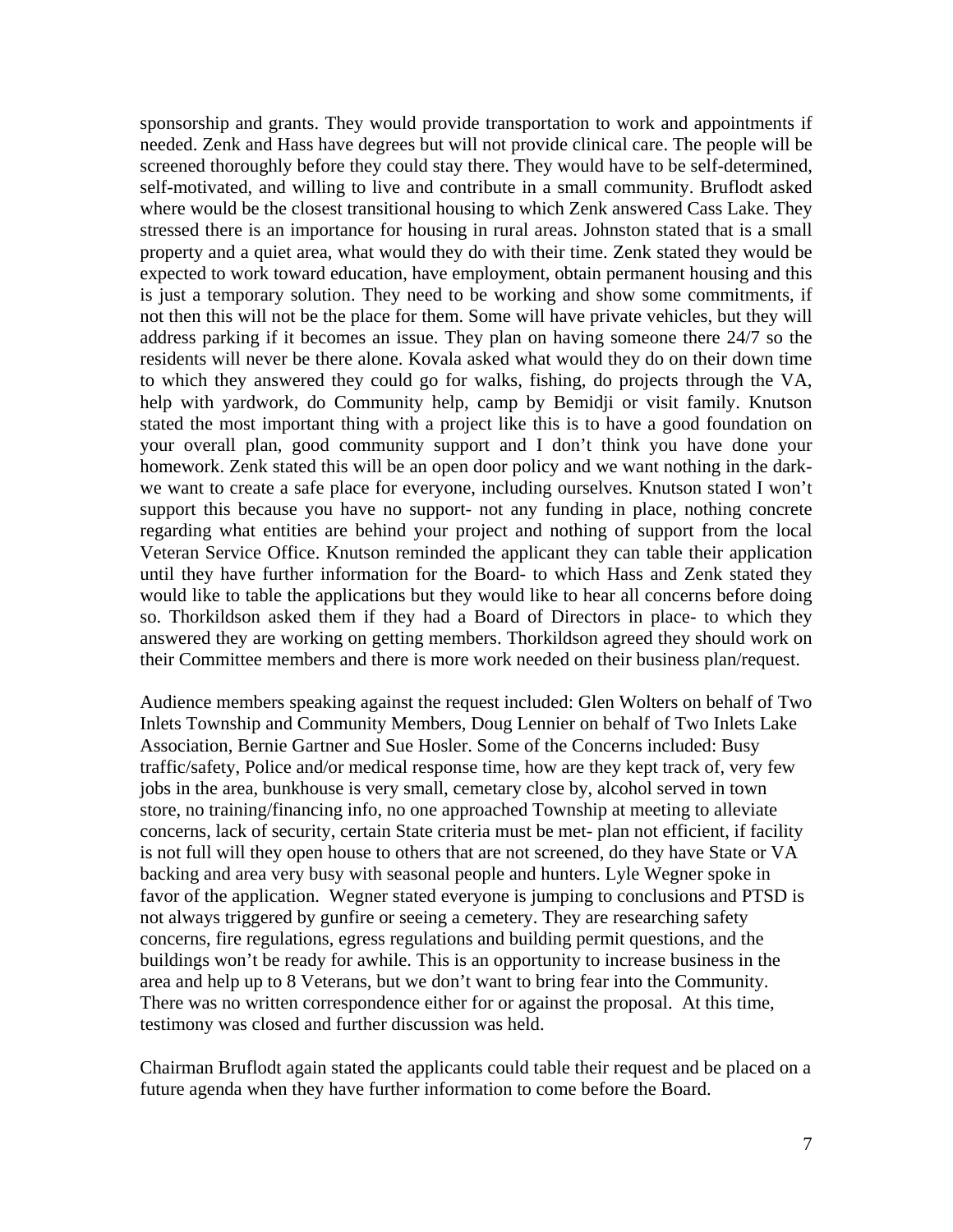**At this time the applicants requested to table their request until further notice. They will notify the Planning and Zoning Office when they wish to be placed on a future agenda with further information to present to the Board.** 

**FIFTH ORDER OF BUSINESS: APPLICANT: Greater Minnesota and Viking Gas Companies (Fisher Property) Project Location:** 15464 Co Hwy 19 **APPLICATION AND DESCRIPTION OF PROJECT:** Request a Conditional Use Permit to install a natural gas regulator station on property zoned Agricultural for essential services. **\*\*This same request was on last months agenda but is now proposed on different property.** 

Mike Clemens on behalf of Greater Minnesota and Viking Gas Companies explained the application to the Board. The companies propose to expand their lines to area residents and are requesting a regulator station. They will construct facility buildings on the property. They have a purchase agreement pending on the Conditional Use Permit to obtain some property from the Fisher's. They discussed the projected areas they will expand to and the facility is designed to be  $2 \frac{1}{2}$  times larger than what is needed at this time. Kaiser asked if the expansion was going to benefit mostly the populated lake property owners or some rural developments also- to which they answered yes it will benefit rural areas as well and they are already advertising with homeowners regarding savings for propane to heat their houses. They explained that if the expansion grows larger than what this station can handle- they would then add an additional site elsewhere at that time. Kaiser asked if they were following the road easements to which Clemens stated yes, there are not a lot of private easements they have to obtain in Becker County, most of private easements are in Ottertail County.

No one spoke in favor of the application. No one spoke for or against the request. There was no written correspondence either for or against the proposal. At this time, testimony was closed and further discussion was held.

Johnston stated he lived along Co 19 for 17 years and drove by the gas line area everyday and this is a good place for the proposal.

There was no further discussion by the Commission.

**MOTION: Johnston made a motion to approve a Conditional Use Permit as submitted to install a natural gas regulator station on property zoned Agricultural for essential services. Moritz second. All in favor. Motion carried to approve.** 

**SIXTH ORDER OF BUSINESS: Informational Meeting:** The next informational meeting is scheduled for Thursday, June 3rd, 2015 at 8:00 am in the Third Floor Meeting Room of the Original Courthouse.

Since there was no further business to come before the Board, Kovala made a motion to adjourn. Thorkildson second. All in favor. Motion carried. Meeting adjourned.